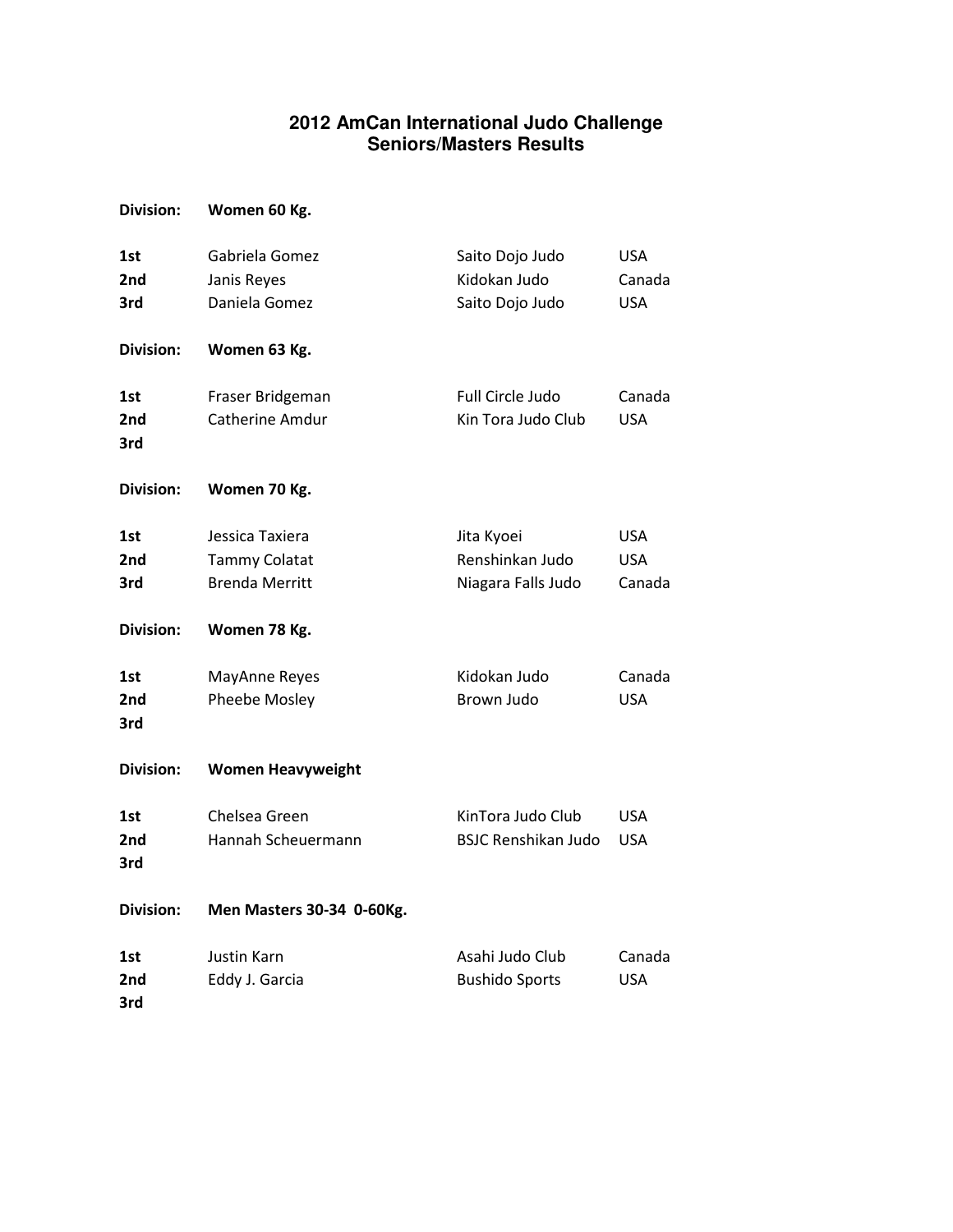## Division: Men Masters 30-39 66-73 Kg.

| 1st              | Marty Rastelli                    | KinTora Judo Club  | <b>USA</b> |
|------------------|-----------------------------------|--------------------|------------|
| 2nd              | lan Yee                           | Scarborough Dojo   | Canada     |
| 3rd              | Joshua Smith                      | Bushido Kai Judo   | <b>USA</b> |
| <b>Division:</b> | Men Masters over 45 66-73Kg.      |                    |            |
| 1st              | Artur Targosinski                 | Kidokan Judo       | Canada     |
| 2nd              | Jeff Giunta                       | Bushido Kai Judo   | <b>USA</b> |
| 3rd              | Michael Brunner                   | Kin Tora Judo      | <b>USA</b> |
| <b>Division:</b> | Men Masters 30-35 73-81 Kg.       |                    |            |
| 1st              | <b>Vincent Bartee</b>             | <b>Bushido</b>     | <b>USA</b> |
| 2nd              | Mark Luis Coletta                 | Virgils Judo Club  | <b>USA</b> |
| 3rd              | Oleksy Chaukin                    | Kin Tora Judo Club | <b>USA</b> |
| <b>Division:</b> | Men Masters 48-56 73-81 Kg.       |                    |            |
| 1st              | Christopher Ianacone              | Vineland Judo Club | <b>USA</b> |
| 2nd              | Jeffrey Butterman                 | Renshinkan Judo    | <b>USA</b> |
| 3rd              | Patrick Conley                    | Bushido Kai Judo   | <b>USA</b> |
| <b>Division:</b> | Men Masters 30-38 18-90 Kg.       |                    |            |
| 1st              | <b>Thomas Moreau</b>              | Moreau's Training  | USA        |
| 2nd              | Joao Moreira                      | KinTora Judo       | <b>USA</b> |
| 3rd              | Steven Indalecio                  | KinTora Judo       | <b>USA</b> |
| <b>Division:</b> | Men Masters 35-44 90-100 Kg.      |                    |            |
| 1st              | Dan Danieluc                      | Kin Tora Judo      | <b>USA</b> |
| 2nd              | <b>Carlos Grisales</b>            | Niagare Falls Judo | Canada     |
| 3rd              | Kevin Downey                      | Kin Tora Judo      | <b>USA</b> |
| <b>Division:</b> | Men Masters 35-45 over 100<br>Kg. |                    |            |
| 1st              | Paul Holder                       | Cranford Judo      | USA        |
| 2nd              | Andre Floyd                       | Kin Tora Judo      | <b>USA</b> |
| 3rd              | John Sebastian                    | Washington Judo    | <b>USA</b> |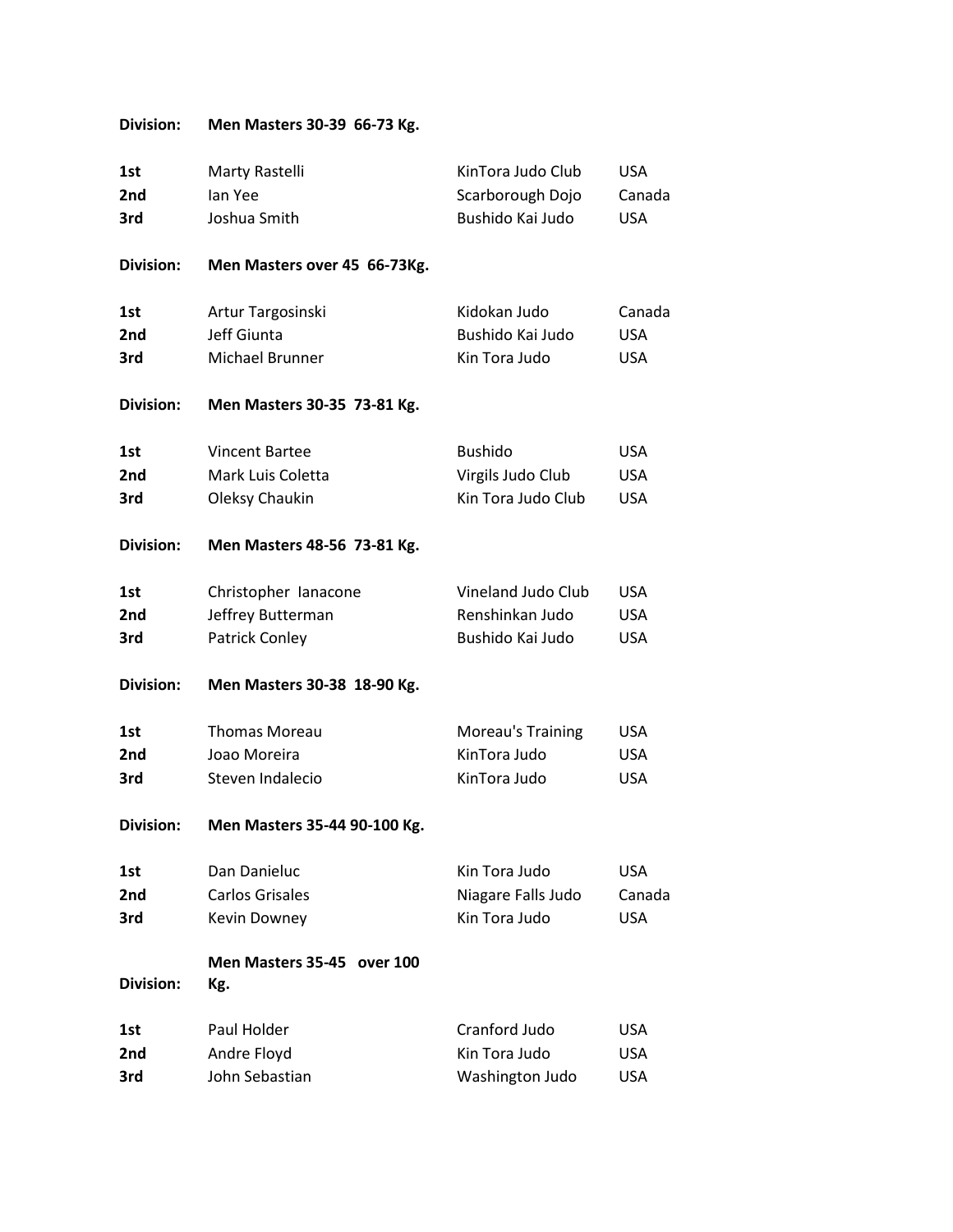| <b>Division:</b> | Men Masters over 55 83-93 Kg. |                            |            |
|------------------|-------------------------------|----------------------------|------------|
| 1st              | Andy Boulet                   | Kin Tora Judo              | <b>USA</b> |
| 2nd              | Chris Zusi                    | <b>Hwangs Martial Arts</b> | <b>USA</b> |
| 3rd              |                               |                            |            |
| <b>Division:</b> | Men Rokyu-Yonkyu 66 Kg.       |                            |            |
| 1st              | <b>Cory Downing</b>           | <b>Moreaus Training</b>    | <b>USA</b> |
| 2nd              | <b>Vasily Stadnik</b>         | Brown Judo                 | <b>USA</b> |
| 3rd              | Mario Rivero                  | Tech Judo                  | <b>USA</b> |
| <b>Division:</b> | Men Rokyu-Yonkyu 81 Kg.       |                            |            |
| 1st              | Myan Colatat                  | Renshinkan                 | <b>USA</b> |
| 2nd              | <b>Robert Rust</b>            | Kin Tora Judo              | <b>USA</b> |
| 3rd              | <b>Craig Young</b>            | Kin Tora Judo              | <b>USA</b> |
| <b>Division:</b> | Men Rokyu-Yonkyu 90 Kg.       |                            |            |
| 1st              | Lars Brown                    | Fox Valley Judo            | <b>USA</b> |
| 2nd              | <b>Michael Strid</b>          | <b>Blue Dragon</b>         | <b>USA</b> |
| 3rd              | <b>Justin Armstrong</b>       | Renshinkan                 | <b>USA</b> |
| <b>Division:</b> | Men Rokyu-Yonkyu 100 Kg.      |                            |            |
| 1st              | Tim Waserman                  | Renshinkan                 | <b>USA</b> |
| 2nd              | <b>Justin Hopkins</b>         | Judo No Kata               | <b>USA</b> |
| 3rd              | Jason Muskopf                 | <b>Bedroc Martial Arts</b> | <b>USA</b> |
| <b>Division:</b> | Men Rokyu-Yonkyu +100Kg.      |                            |            |
| 1st              | <b>Yashar Tairov</b>          | Judo & JuiJitsu            | <b>USA</b> |
| 2nd              | Jacob Fultz                   | Bloomsburg Univ.           | <b>USA</b> |
| 3rd              |                               |                            |            |
| <b>Division:</b> | Men Brown Belt 60 Kg.         |                            |            |
| 1st              | Nolan Stahl                   | <b>Kims Martial Arts</b>   | <b>USA</b> |
| 2nd              | <b>Eric Taing</b>             | Tech Judo                  | <b>USA</b> |
| 3rd              | Jesus Enrique                 | Tech Judo                  | <b>USA</b> |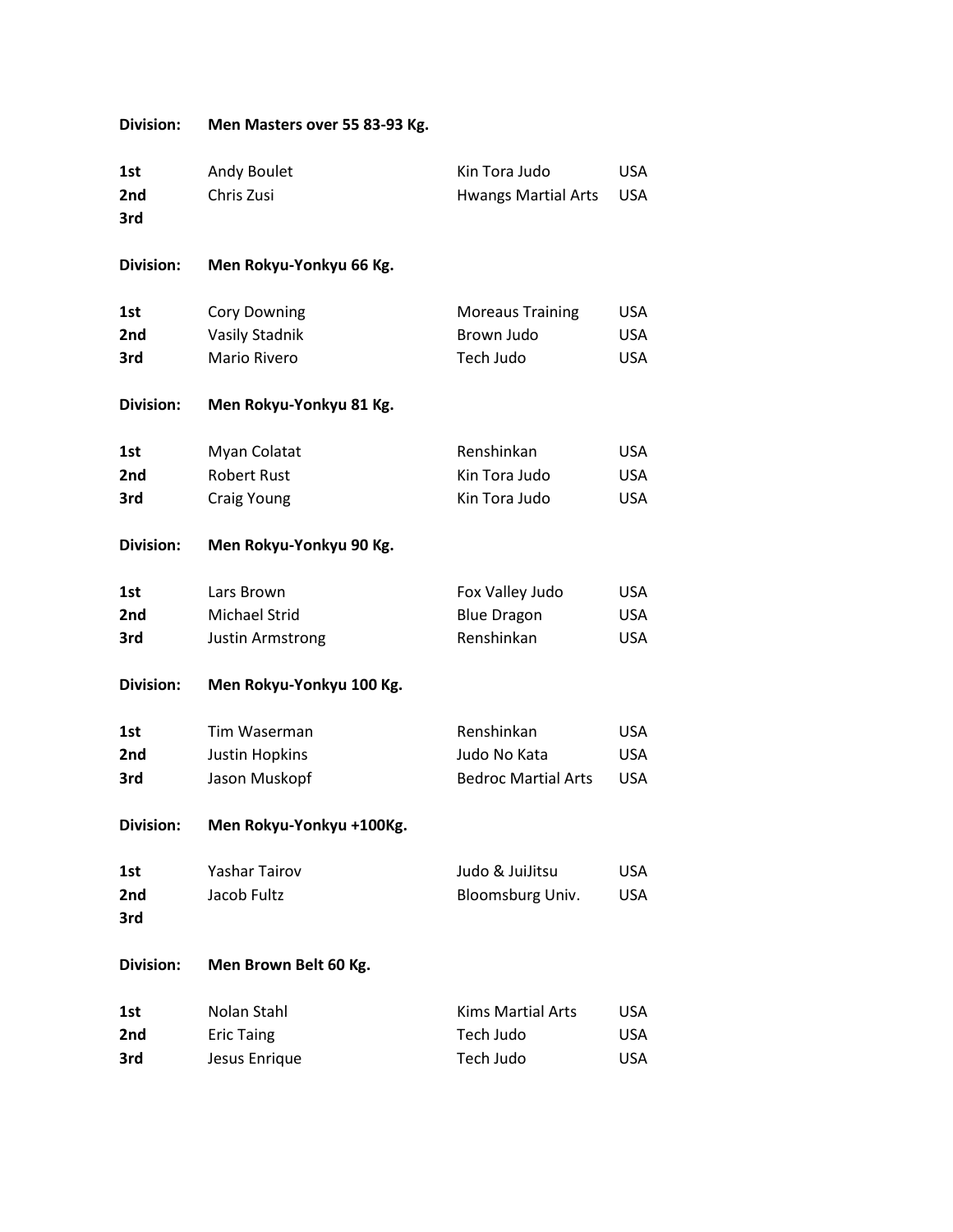## Division: Men Brown Belt 66 Kg.

| 1st<br>2nd<br>3rd | <b>Tyler Kamino</b><br><b>Wesley Dantzler</b><br>Walter Marroquin | Kidokan Judo<br>College Park Judo<br>Tech Judo | Canada<br><b>USA</b><br><b>USA</b> |
|-------------------|-------------------------------------------------------------------|------------------------------------------------|------------------------------------|
| <b>Division:</b>  | Men Brown Belt 73 Kg.                                             |                                                |                                    |
| 1st               | Jack Hatten                                                       | Jason Morris Judo                              | <b>USA</b>                         |
| 2nd               | Corey DelMastro                                                   | <b>Kims Martial Arts</b>                       | <b>USA</b>                         |
| 3rd               | <b>Dursun Dursun</b>                                              | Kin Tora Judo                                  | <b>USA</b>                         |
| <b>Division:</b>  | Men Brown Belt 81Kg.                                              |                                                |                                    |
| 1st               | Maor Marshall                                                     | Stamford Judo                                  | <b>USA</b>                         |
| 2nd               | Perry Ryan                                                        | Dilltown Judo                                  | <b>USA</b>                         |
| 3rd               | Leigh Broomfield                                                  | Brown Judo                                     | <b>USA</b>                         |
| <b>Division:</b>  | Men Brown Belt 90 Kg.                                             |                                                |                                    |
| 1st               | Louis Weber                                                       | <b>Team Carvalho</b>                           | <b>USA</b>                         |
| 2nd               | Justino Cardozo                                                   | Brown Judo                                     | <b>USA</b>                         |
| 3rd               | Nikita Kizel                                                      | Ronin Judo                                     | Canada                             |
| <b>Division:</b>  | Men Brown Belt +100Kg.                                            |                                                |                                    |
| 1st               | Kyle Shepard                                                      | Chu To Bu West                                 | <b>USA</b>                         |
| 2nd               | Andre Floyd                                                       | Kin Tora Judo                                  | <b>USA</b>                         |
| 3rd               | Alan Taylor                                                       | <b>Moreaus Training</b>                        | <b>USA</b>                         |
| <b>Division:</b>  | Men Dan Grade 60 Kg.                                              |                                                |                                    |
| 1st               | <b>Tyler Kim</b>                                                  | <b>Kims Martial Arts</b>                       | <b>USA</b>                         |
| 2nd               | Nolan Stahl                                                       | <b>Kims Martial Arts</b>                       | <b>USA</b>                         |
| 3rd               | Justin Karn                                                       | Asahi Judo                                     | Canada                             |
| <b>Division:</b>  | Men Dan Grades 73 Kg.                                             |                                                |                                    |
| 1st               | Salama Salem                                                      | Tech Judo                                      | USA                                |
| 2nd               | Marty Grisanti                                                    | Kin Tora Judo                                  | <b>USA</b>                         |
| 3rd               | Joshua Smith                                                      | Bushido Kai Judo                               | <b>USA</b>                         |